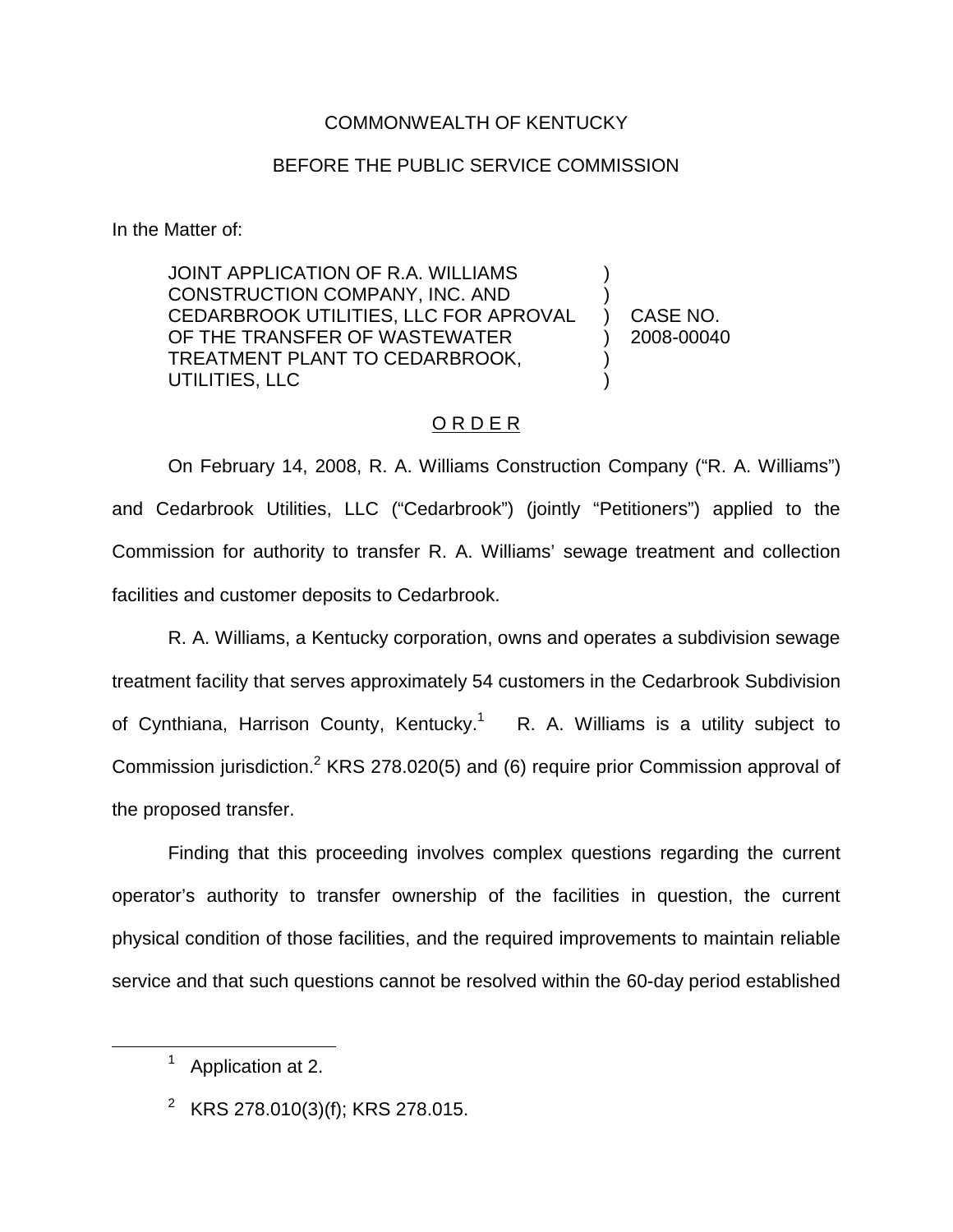in KRS 278.020(6), the Commission extends the statutory period for review of the proposed transfer of control to 120 days. We further find that a procedural schedule should be established to review the merits of the pending application.

IT IS THEREFORE ORDERED that:

1. The period for reviewing the Petitioners' application is extended to 120 days.

2. All parties shall follow the procedural schedule set forth in Appendix A.

3. a. Responses to requests for information shall be appropriately bound, tabbed and indexed and shall include the name of the witness responsible for responding to the questions related to the information provided, with copies to all parties of record and 8 copies to the Commission.

b. Each response shall be answered under oath or, for representatives of a public or private corporation or a partnership or association or a governmental agency, be accompanied by a signed certification of the preparer or person supervising the preparation of the response on behalf of the entity that the response is true and accurate to the best of that person's knowledge, information, and belief formed after a reasonable inquiry.

c. Any party shall make timely amendment to any prior responses if it obtains information which indicates that the response was incorrect when made or, though correct when made, is now incorrect in any material respect.

d. For any requests to which a party fails or refuses to furnish all or part of the requested information, that party shall provide a written explanation of the specific grounds for its failure to completely and precisely respond.

-2- Case No. 2008-00040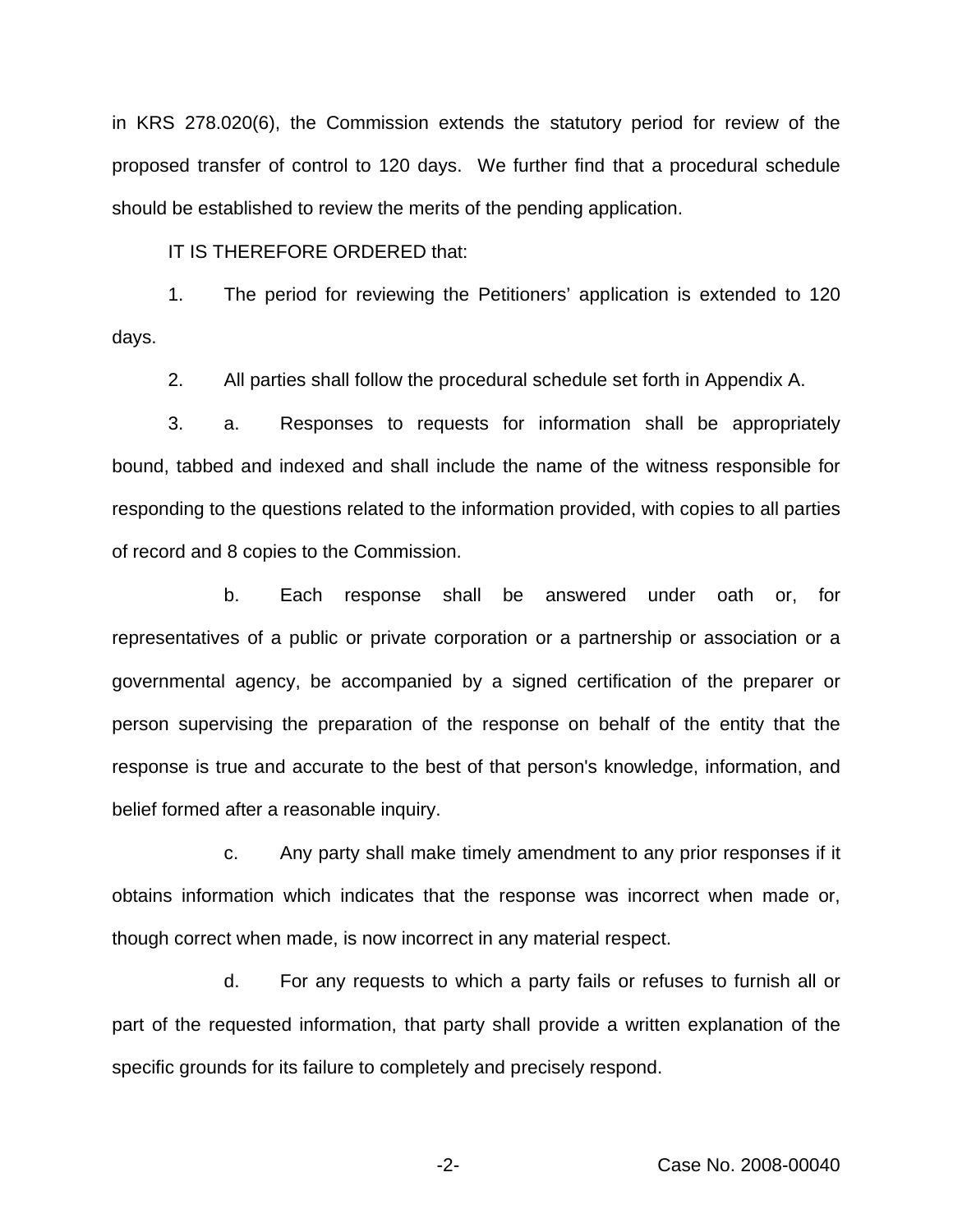4. At any hearing in this matter, neither opening statements nor summarization of direct testimony shall be permitted.

5. Motions for extensions of time with respect to the schedule herein shall be made in writing and will be granted only upon a showing of good cause.

6. All documents that this Order requires to be filed with the Commission shall be served upon all other parties.

7. Service of any document or pleading shall be made in accordance with Administrative Regulation 807 KAR 5:001, Section 3(7), and Kentucky Civil Rule 5.02.

8. Petitioners shall give notice of the hearing in accordance with the provisions set out in 807 KAR 5:011, Section 8(5). At the time publication is requested, Petitioners shall forward a duplicate of the notice and request to the Commission.

9. Nothing contained herein shall prevent the Commission from entering further Orders in this matter.

Done at Frankfort, Kentucky, this 25<sup>th</sup> day of February, 2008.

By the Commission

ATTEST:

Executive Director

Case No. 2008-00040